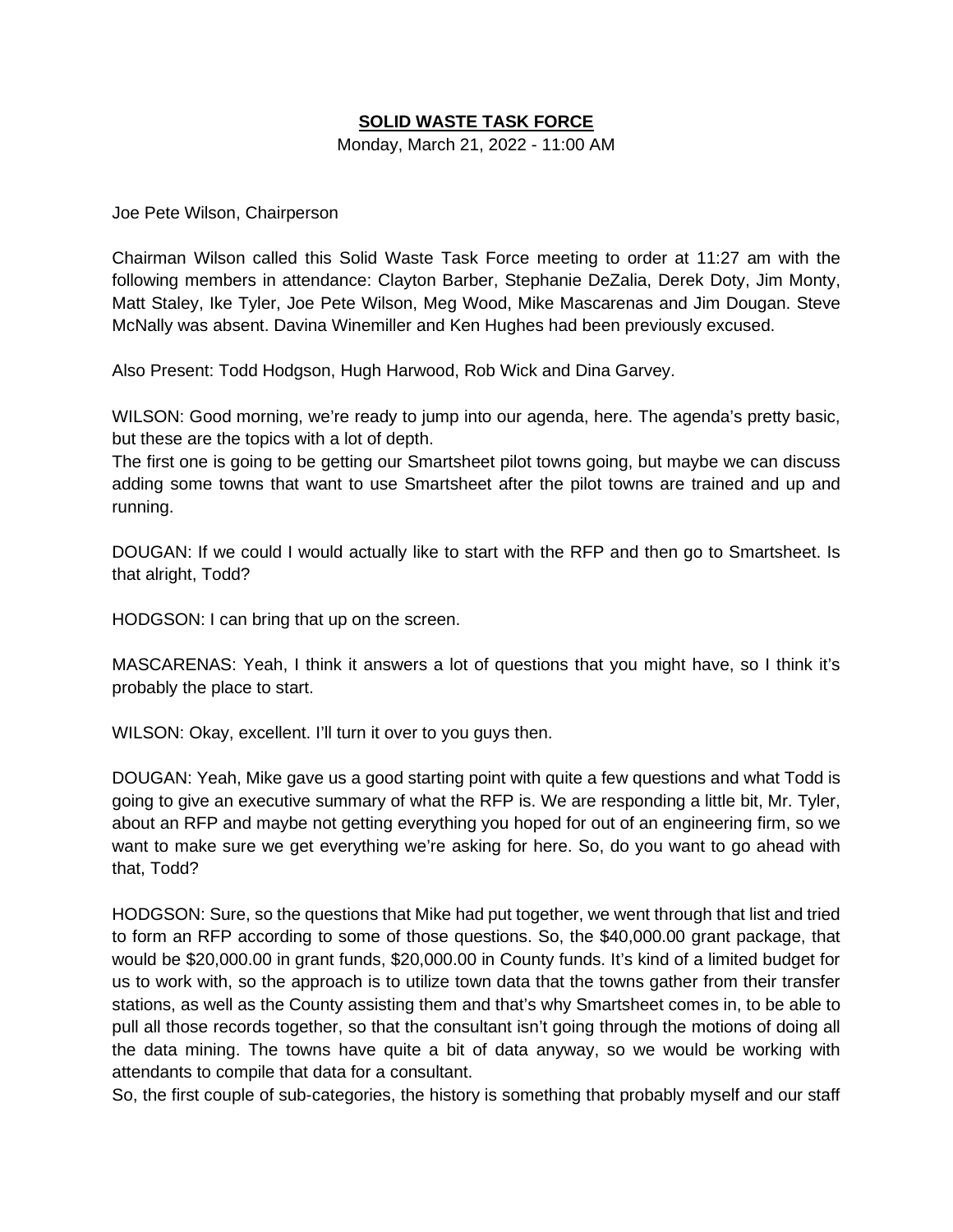work to pull together to assist the consultant to define what the current system is comprised of and then as we get into the sub-categories of garbage and recycling, those questions, basically the data collection, we put together on Smartsheet and supply data the consultant.

For infrastructure and equipment, that is in part coming from Essex County as Essex County owns most of the infrastructure, the containers and the trucks and then some information coming from the towns or their respective transfer station sites.

And then as far as the costs are concerned, this is where the consultant would step in heavily to pull together the costs for both the current system and then the implications of future regulations. Some regulatory impacts, again, kind of a combined effort there and then outlining the options, which the consultant would be responsible for, to make sure that the grant achieves the objectives of the Local Government Efficiency Grant and the municipal restructuring application in the future. So, the idea is that this RFP and the study would result in a much bigger grant package to assist both the towns and the County with significant capital improvements that need to be made.

DOUGAN: So, if I were going to give a little bit of summary, really quickly, as we looked at Mike's questions, as we looked at the overall system, we really thought a consultant could get bogged down spending all their time collecting that data. We have quite a bit of that data now and all the towns that would be willing to use to Smartsheet, right away, we'll have a little presentation on that shortly, that will make that easier of us to mine that data and then the ultimate goal, I would say, is something similar to your EMS, in that this report is going to give us a project that suggests a pilot for shared services. There's probably, mostly going to be about those other regulatory things that are coming, like food recycling, food waste recycling, those kinds of things and few questions or the few responses that we've got back, so far, have actually said that people want to recycle more, our constituents what to see more plastics and things like that picked up. So, we're going to have a consultant, basically spend most of their time on what regulations are coming and how we can provide that higher level service, similar to what your pilot did for EMS with missed calls and then hopefully a bigger grant would pay for the kind of equipment and infrastructure that we need to implement dealing with those things more efficiently and effectively, is what our ultimate goal is with this. So, we're going to do a lot of the data mining ourselves, so that the contractor or the consultant can spend their time on that regulation and a different, we're going to want at least different conceptual plans.

MASCARENAS: Just to add one thing and certainly Chairman Gillilland is conscious of this, because he participated in the EMS process. In terms of timeframe, something like this, once we decide what we want to put out to bid, this is our framework to do that. You know, we're doing to be out to bid for a period of time, we're going to award that bid to a consultant, we're probably going to have a year worth of plan, that's plan's going to take probably a year in order to complete that plan and then we're going to do application. So, okay, just to give you a timeframe, we're probably a minimal 2-3 years out from a completed plan, pilot award from the MRF program, in terms of getting what we want to get accomplished long term. So, and the only reason I bring that up is I feel like we have a couple different deadlines, as a Committee, that we really need to look at; right? Is we really need to separate our long term goals and our short term goals and what we can accomplish quickly rather than what we want our system to look like long term. We need to figure that out. You know our Serkil contract ends the end of the year. Do we extend that or are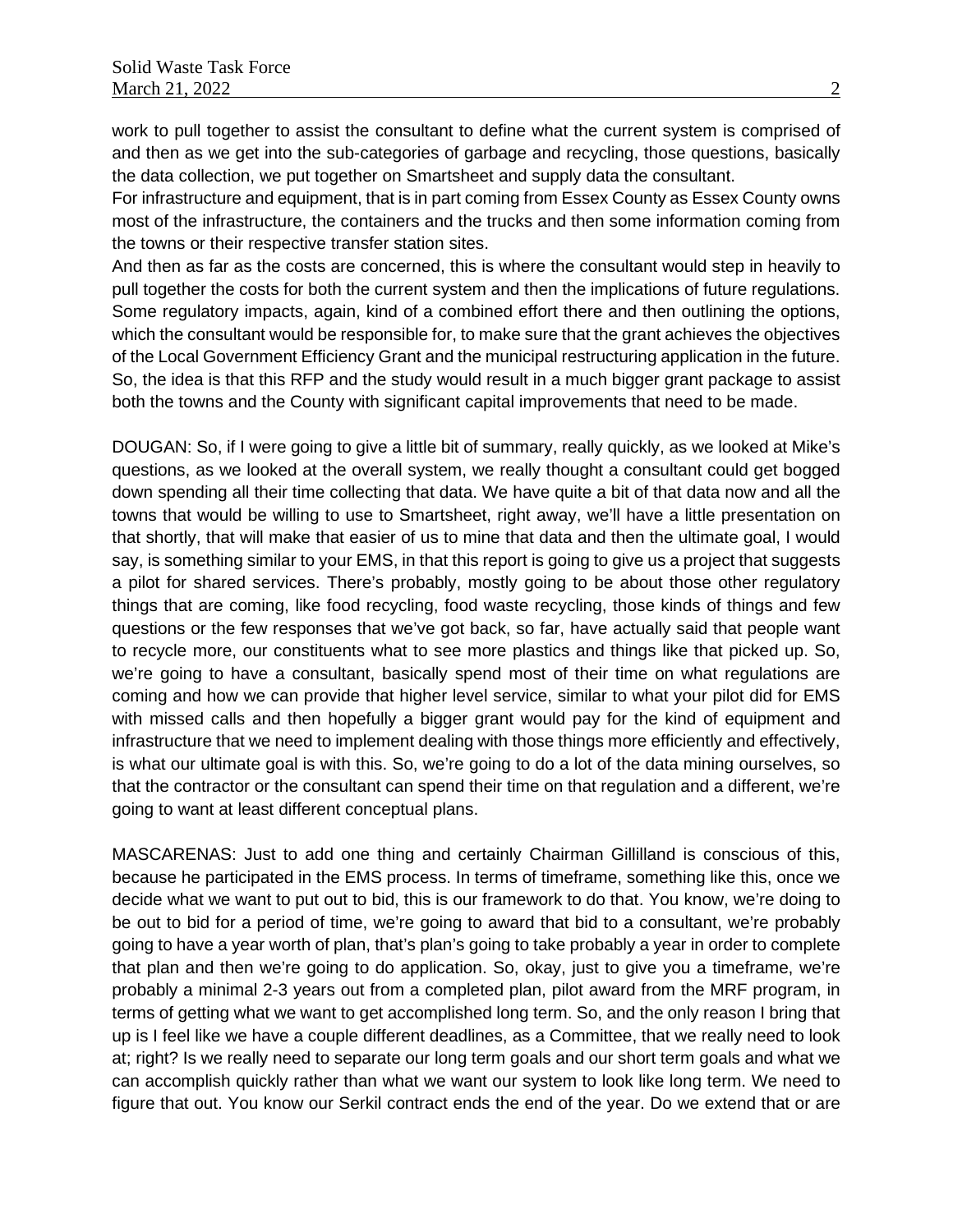we looking to fill that role utilizing some of process? Or resource? This plan's not going to be done in time for you to make that decision. So, those decisions are going to have to come from this, this recommendation is going to have to come from this group more quickly in what you want to do in the short term versus the long term. So, just in terms of timeframes, I think it's important to keep that in mind.

DOUGAN: So, this step is if the Committee is genuinely happy with the plan and what we're going to ask for in the RFP then we can move forward. It is specifically budgeted, up to \$40,000.00 is specifically budgeted in the DPW budget, so we can go ahead and put that out, that RFP out or we can bring it to the Board, the Full Board to approve us to go to RFP, if this Committee is comfortable where we sit right now, what we just described.

WILSON: So, I guess the first question then is, are members of this Committee comfortable making the recommendation to the Full Board to proceed with it, putting out this RFP and committing to the timeline Mike's explained and we're going to be doing a little of the work, each town who runs a transfer station in suppling information, so that we can put our consultant on, you know put their expertise to work on more higher level things. So, does anyone of the Committee or anyone else have concerns about this?

DOTY: Joe Pete, I'm mostly concerned about a \$40,000.00 limit to equire what we already identified as some really important information. It means, does it mean that we're going to rely on Mike, or Jim or Todd putting in 3 times the hours that they already do when stealing \$20,000.00 or \$30,000.00 from somewhere to get this thing in gear where we feel it should go. I mean there's no sense starting in a limited basis.

MASCARENAS: Yeah, you bring up an interesting point, you know typically we do always have limits and that kind of thing. Typically, we don't tell people that it's \$40,000.00, because that's where you're bid will come in at; right? That's what there they're looking at, so a lot of time we don't even put that out that. I guess we'll see what the bids look like; right?

DOUGAN: I'll out in at \$30,000.00.

MASCARENAS: So, I think you bring up a good point and I appreciate you considering all of us that work here and try to make these things work, regardless of our resources. But, I think if we get the RFP out, see what they come back at, if it's something that we have to, it's not saying they're coming back at \$40,000.00. They could come back at \$50,000.00, they could come back, they're going to detail what it is and if it's worth reviewing, we're going to come back to the Committee and we'll get a recommendation for the Board, if that's the case.

DOTY: Just one more comment, you've reach mentioned that Serkil's contract is done the end of this year, I'm not sure how many other companies even do that type of thing that are out there, so I think we should kind of admit to ourselves that there's a good chance the County's going to be stepping in and honoring this for year, until we have a definite direction. I mean, is that on anybody else's mind?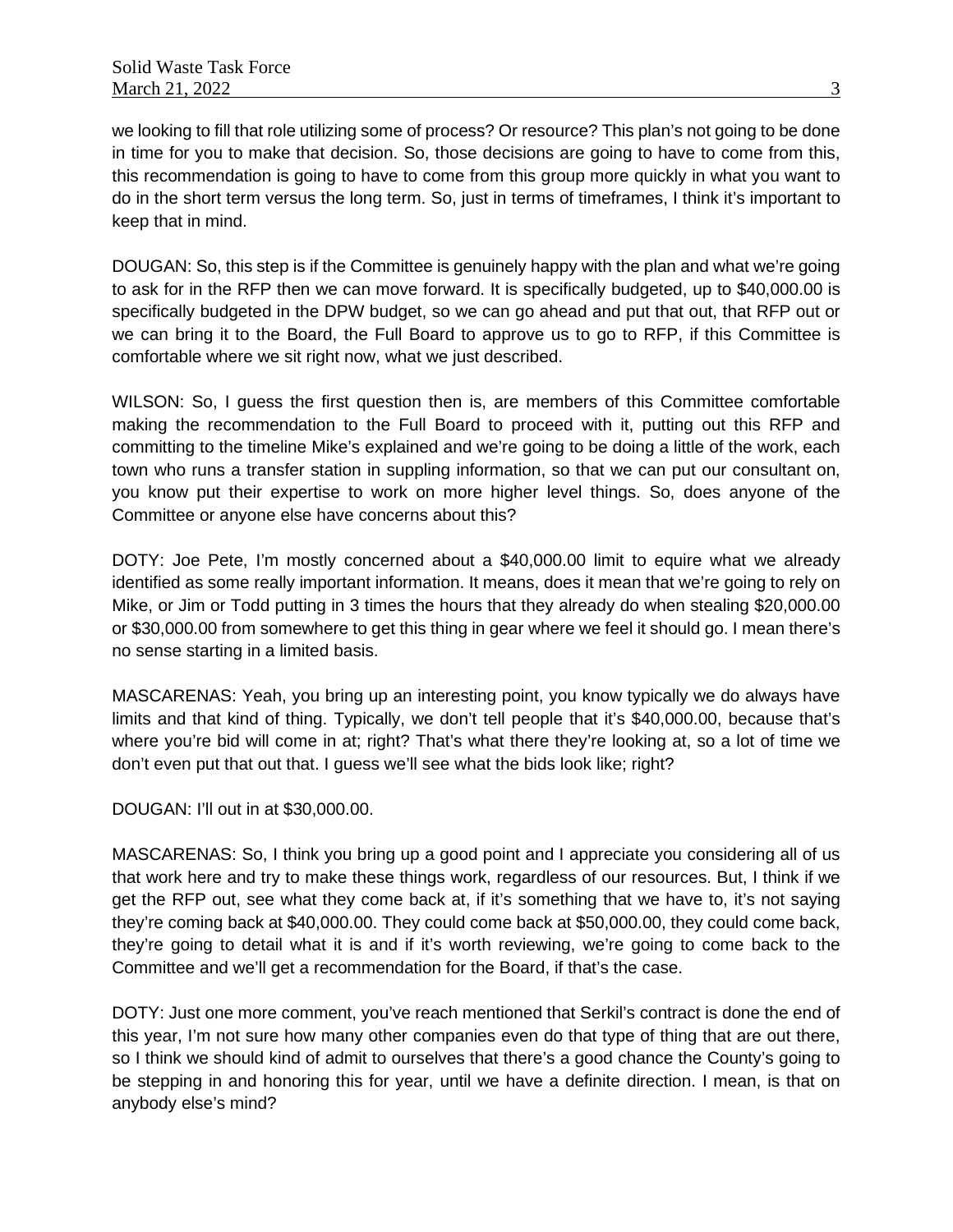WILSON: Yes, that's definitely and that will come up in more discussions, yea. But, the point about the scope of this, I mean we could add one final point in our RFP to ask for, you know have a couple of levels of additional work and what would the cost be to those, you know, you could say have a phase two and give us a proposal for that, so it would save us having to go out for another RFP, if we find we're not getting the scope we need here. So, if we, you know, if we added a second part, you know a contingency to do, I don't know, we would have to identify what that is.

MASCARENAS: Yeah, I think Jim usually breaks things up, so that people have to bid on it by category, they refer to them as alternates, a lot of times in bids that we do. Is that how you were thinking, Jim? Show each item, each category, what that cost is?

DOUGAN: Yeah, I think we can do that, as we focus mostly on the data collection piece is what we've done since you put out your template, Mike and that is really, we really felt that the most cost was in collecting the data. So, you know I think we can come up with a couple of alternates, you know, Todd and that way we can hopefully award the first time it comes in, even if it's a slightly smaller scope of work. I can't tell you that I've got them figured out yet, because I don't.

MASCARENAS: Yeah and those will come back to this Committee to review.

WILSON: Yeah, I just hate to drag it out another month.

#### MASCARENAS: I know

WILSON: But, maybe we could, I mean does anyone have any concerns about what's here? You know before we jump to that bigger, do we do more. If everybody's okay with this, our recommendation from this Committee can be we need to proceed with this now and if we add a little bit more to it, we could review it again.

TYLER: I just want to add that, you thought out a figure of \$40,000.00, it's like any other grant, my experience with the town, is you get a grant for \$100,000.00, they're coming back with a cost of \$100,000.00.

MASCARENAS: Absolutely.

TYLER: That's just the way it works; they're going to spend every nickel of it.

MASCARENAS: I don't think you're putting that down.

DOUGAN: We're not, that document is called executive summary for you, people. I have a totally different document that is the RFP that is all technical. We try to break it down into bullet points that answers Mike's basic summary of questions.

TYLER: I think if you're looking for a RFP to come in at \$40,000.00 to do this, we're all living in a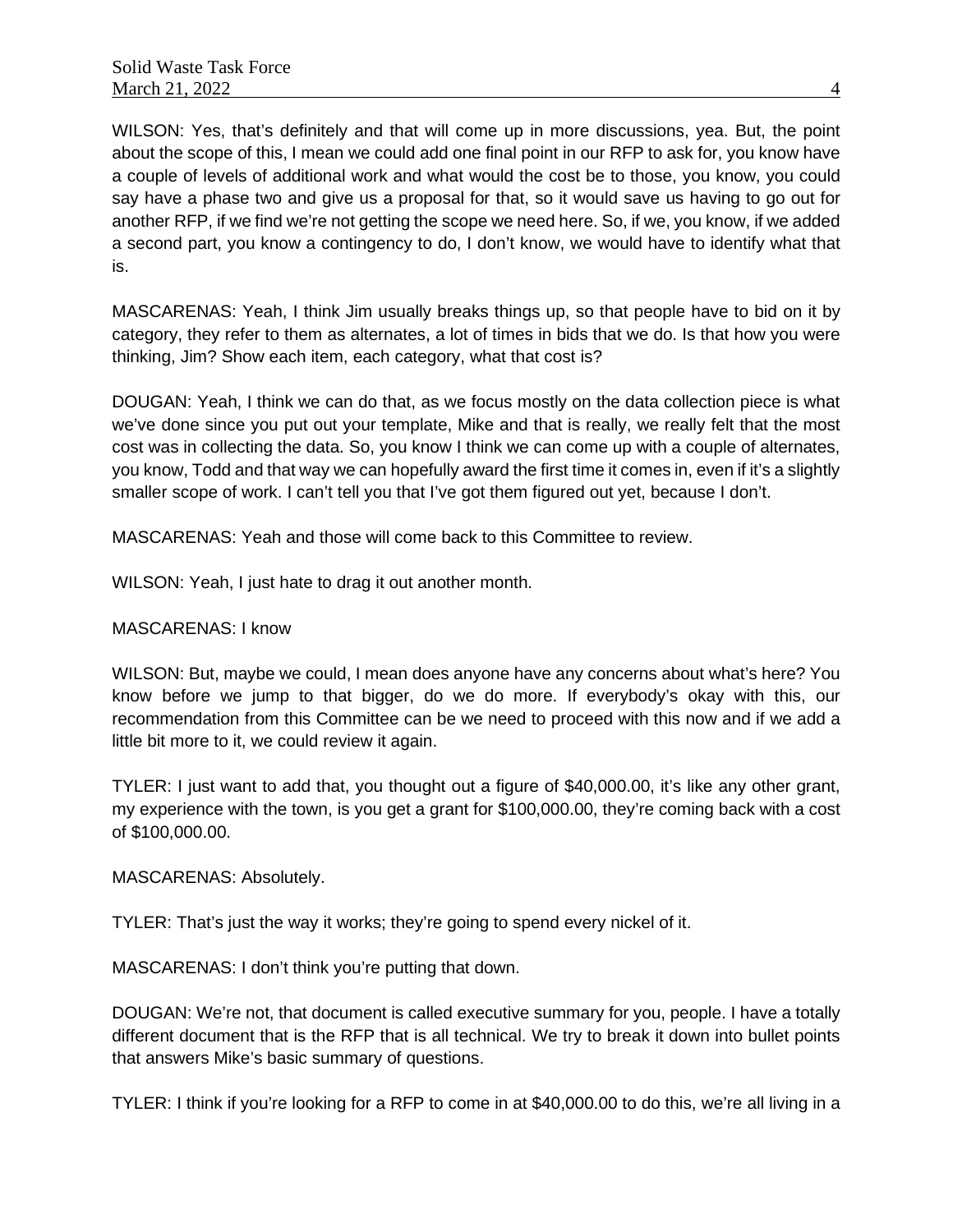fantasy world, because it's going to be considerably higher. You can't get people to anything for less than \$100,00.00 these days. I mean that's in my opinion, maybe I'm wrong.

MASCARENAS: You're not wrong, I think that's why Jim's trying to pull out where the majority of the hours are going to spent just collecting the data and trying to set up Smartsheet, which does put more work on Jim and he's workforce to do that piece, but it's going to make the budget more feasible for us to be able to do, we'll see.

## TYLER: Right

DOUGAN: Yeah, I am going to give them our D&C annual report, to the consultant, along with this data that we're getting from each transfer station. Every transfer station, there's some data that we hope to collect better in the future. None of you know exactly how many tons of glass or how many tons of plastic are coming from you. That's something we hope to identify ways to deal with that, as part of this pilot, but I think if we make the scope narrow enough as the base bid, I'm hopeful that we'll be close to that \$40,000.00, but it's going to be a stretch, which is why really, I say my staff, it's Todd and Hugh are going to do most of that data, along with the stuff that every transfer station, if they can help us.

WILSON: Alright, any other questions or concerns?

DOUGAN: Alright, so, I'll bring that as a resolution to my committee on Wednesday of this week, to go out to RFP.

WILSON: Great, anything else on the RFP from your team, Jim or Mike?

DOUGAN: We'll try and develop a couple of alternates and then just email that out to this Committee, so they know where we're at.

WILSON: Alright and then you wanted to talk about Smartsheet, next or the review of the information collected? What makes more sense?

DOUGAN: Why don't I just talk about, generally the information that was collected from the towns, so far, as far as, you know, we got good comments back from probably 10 or 14 towns that operate a station. The most common theme was Serkil and pick up, scheduling pick-ups, as being an issue, you know sometimes you guys are full for a number of days before they show up and then the second most issue was that your constituents wanted to see more recycling. So, with that said, without going into a lot more detail, because those were the common themes, it leads me to what I think Smartsheet would help with that first item and Serkil. I believe Joe Pete, maybe you can speak to that, if it's been better for the Town of Keene since you've been using it and then I'll let Hugh kind of walk people through what that process is.

WILSON: Yeah, so out manager uses his cell phone and the Smartsheet app to notify Serkil of what we need picked up and how soon. It also, Todd and Jim can view what's going on there, so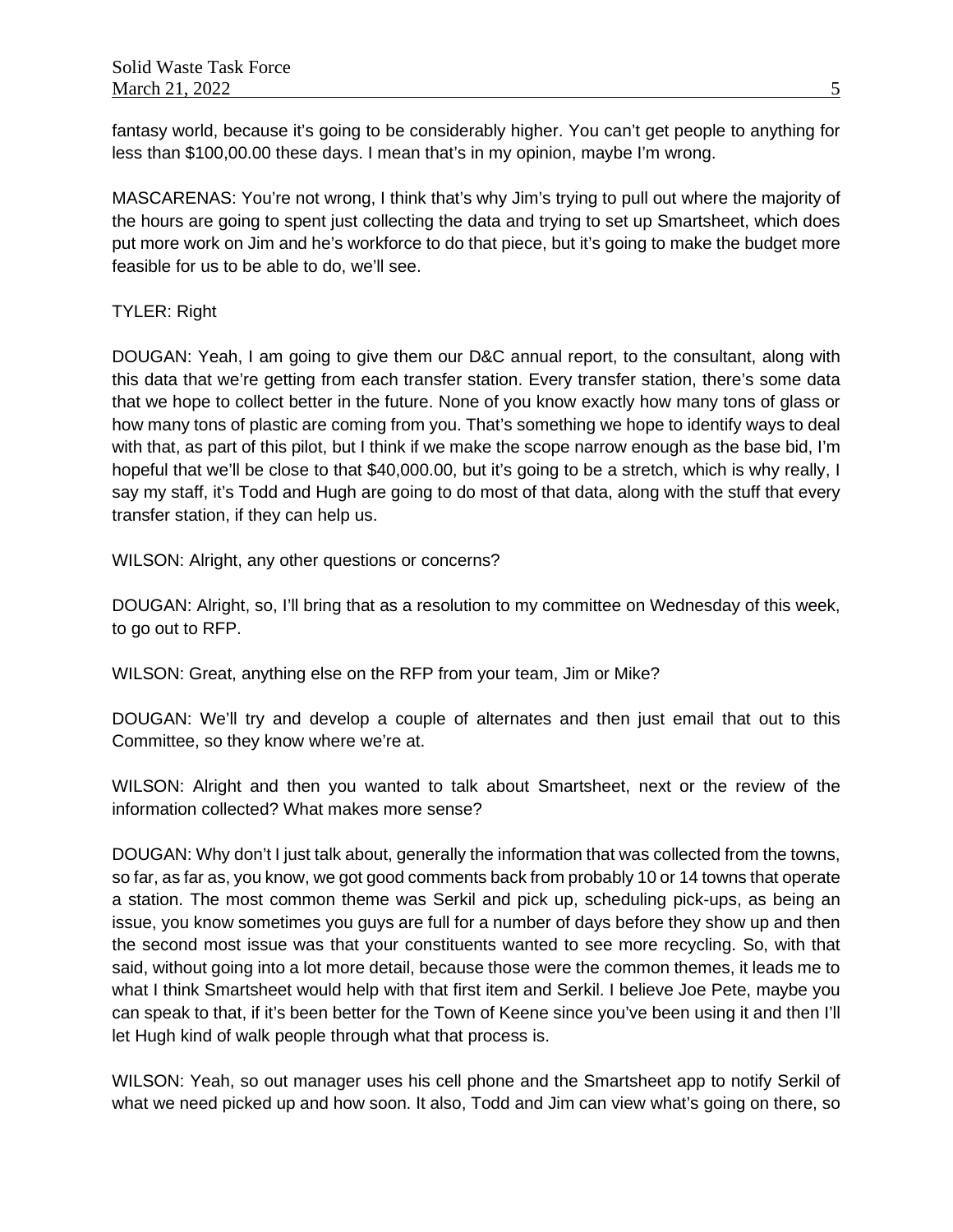they can, in real time if things are moving properly or not and we're really lucky. It's cleaner when we notify Serkil, it's clean if they respond or not, it allows us to make some notes like then we have a glass container filled with snow, you know, you can make a note and so Serkil couldn't show up and say, oh, we're not prepared. When they got there, they're were warned in advanced. So, our staff is using it really lightly and it's starting to build some of the data for the RFP. It's easy to use. My manger said he would be happy to come to any town, if the operator there wouldn't, had questions or need some extra help, because he really feels it's made the job easier. So, it's working to get us data, which makes our consultant money go further. It's easier to keep Serkil accountable and it's easier for the people doing the work to, you know, it makes life a lot easier. You know, there's no leaving messages on the phone, there's no unanswered calls, it's direct communication to Serkil.

DOUGAN: Serkil's old way of, or they current way of dealing with towns is someone at Serkil takes a phone call or pulls something off of the answering machine and then they write the information down on the whiteboard and you know if someone else is standing there, lining up to weight a truck going across their scales, they may forget to write that down, they may not, but it's just not real efficient. So, here we've got some documentation and we can see what's going on. You know, I've always been the complaint department. You guys generally deal with Serkil directly, but when it goes bad, I get the call, this allows me to immediately to take a look at it and see what's going on. See if there was a notification and if I have an issue, say the baler breaks down, which happened 6 months, then I can proactively kind of look what's in there for calls and I can start to be a problem solver rather than relying completely on Serkil. I think most people that deal with Serkil know that problem solving isn't their strength. So, I would love to see to every town use the Smartsheet and part of this data gathering would actually help.

TYLER: I would just like to add that I know that my attendant could not do that. I we have issues with getting things done that are a lot more simplistic. I'm not sure if any of the other towns have that issue with your attendants, but I'm not saying my attendant's going to be there for a long time, because they have been there for a long time, but I just have issues there and it's not even, I wouldn't even dare ask him, because it wouldn't work.

DEZALIA: I don't even know if mine has a smartphone.

WILSON: So, we started to document, I got the training and got it online, because I have, wanted to make sure things we're subject to a crash. So, at the beginning, I was the backup reporter, but you know it got going pretty quickly and now I'm out of the loop, so you know, I'm not going to volunteer you guys to do that job, but at the beginning we had those same concerns. You know we're jumping from a dial telephone to an app. It's kind of a big transition, but for us it has worked well. I started out with similar concerns, so, I would say, let's see if we can problem solve to do it.

MASCARENAS: Yeah, I think each town could have a different type of setup that might work well for them. You know, in those communities like that, you can still use paper, but get them to your office, get it to your town hall and then there's a clerk or a receptionist or whatever one of those people that input what comes from there. So, I think there are some solutions, maybe, maybe not;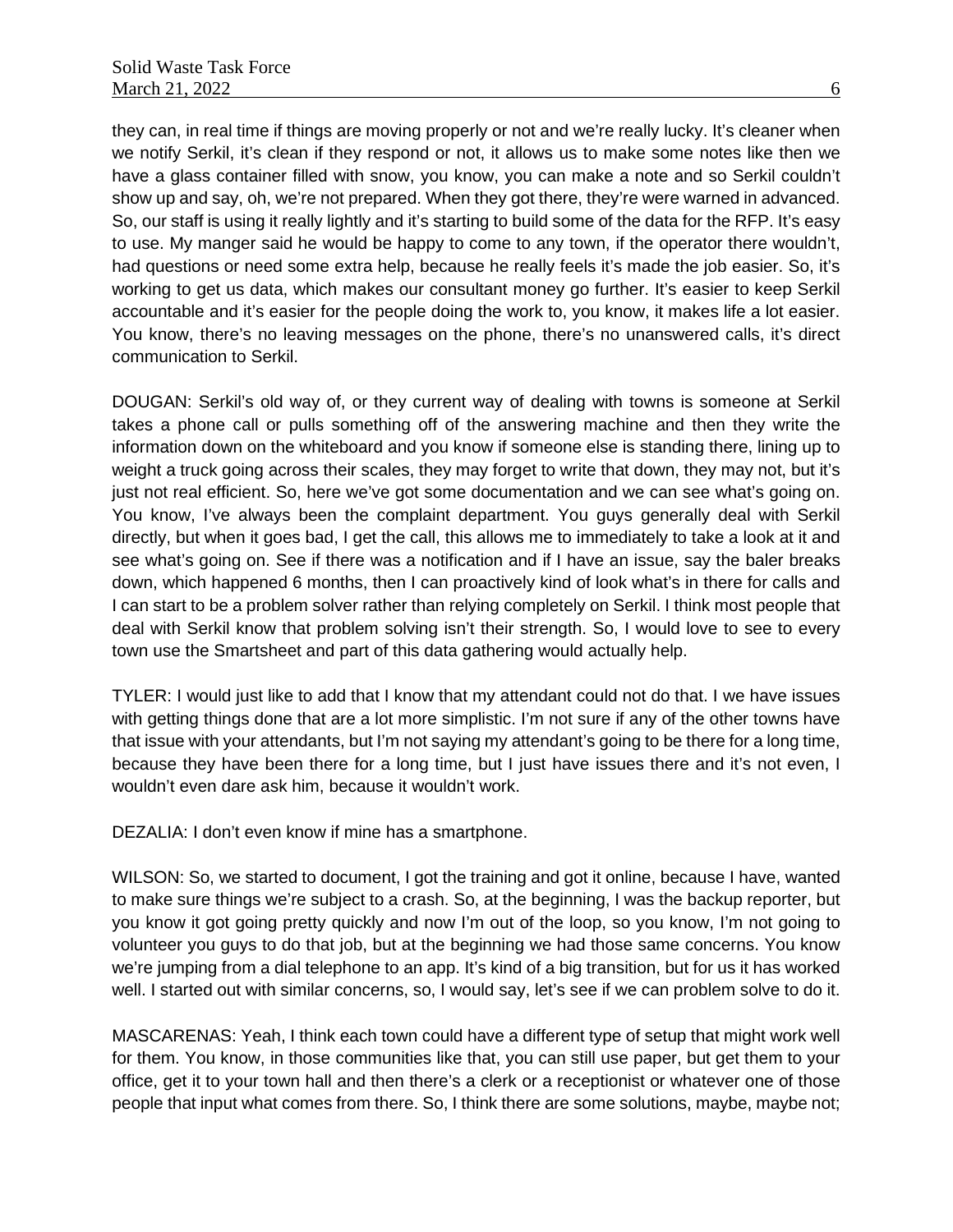right? If the attendant can call the town hall and say, I need a pickup and then it's somebody else's responsibility just to throw that in there. Then maybe we can do that kind of thing and it will work, but every town's going to be different, I am sure of that.

WILSON: And I think you're putting your thumb on the growing pains, that right now, every town is doing their own thing and this is an example of us having to start sharing the resources and doing things in a uniformed way. So, I think this isn't going to be the first time it comes up that every system's different.

TYLER: I'm not so sure that we have service.

DOUGAN: Get your broadband coordinator.

TYLER: We're in Elizabethtown, my transfer station's in Elizabethtown. If we brought it back to Westport, we would have service.

WILSON: Jim and Todd, though are you ready to open it up to any town who feels they're prepared to do it?

DOUGAN: Yeah

WILSON: Okay

DOUGAN: Hugh, do you want to? If it's alright with you, just let Hugh, quickly show people, we'll try and not take too much time, but just show how that app works, right now. It is fairly simple and I would expect that out of this grant and this final report and submission that we would probably come up with a recommendation that says, there needs to be a little more connectively and hopefully we can get infrastructure to pay for some of that, down the road. If they're really going to coordinate all of this.

MONTY: So, would this work at my transfer station, Jim?

DOUGAN: Absolutely not.

MONTY: That's what I figured.

DOUGAN: Not unless you take the app and you're the one that calls us.

HARWOOD: So, I'll try not to ramble on. I do apologize, it's not the best clarity, but for basically what we kind of discussed before, pretty much what's done now, is the attendant, pretty much calls Serkil, might leave a voicemail, might not and then they actually put it on the whiteboard. What Smartsheet is, Smartsheet is essentially a lot like Excel, it's based off of sheets and cells. The beautiful part about this is, as Rob knows, Rob's department uses this a lot, is it automates. So, it can send out emails, it can, based off of automation, so basically, it can make you these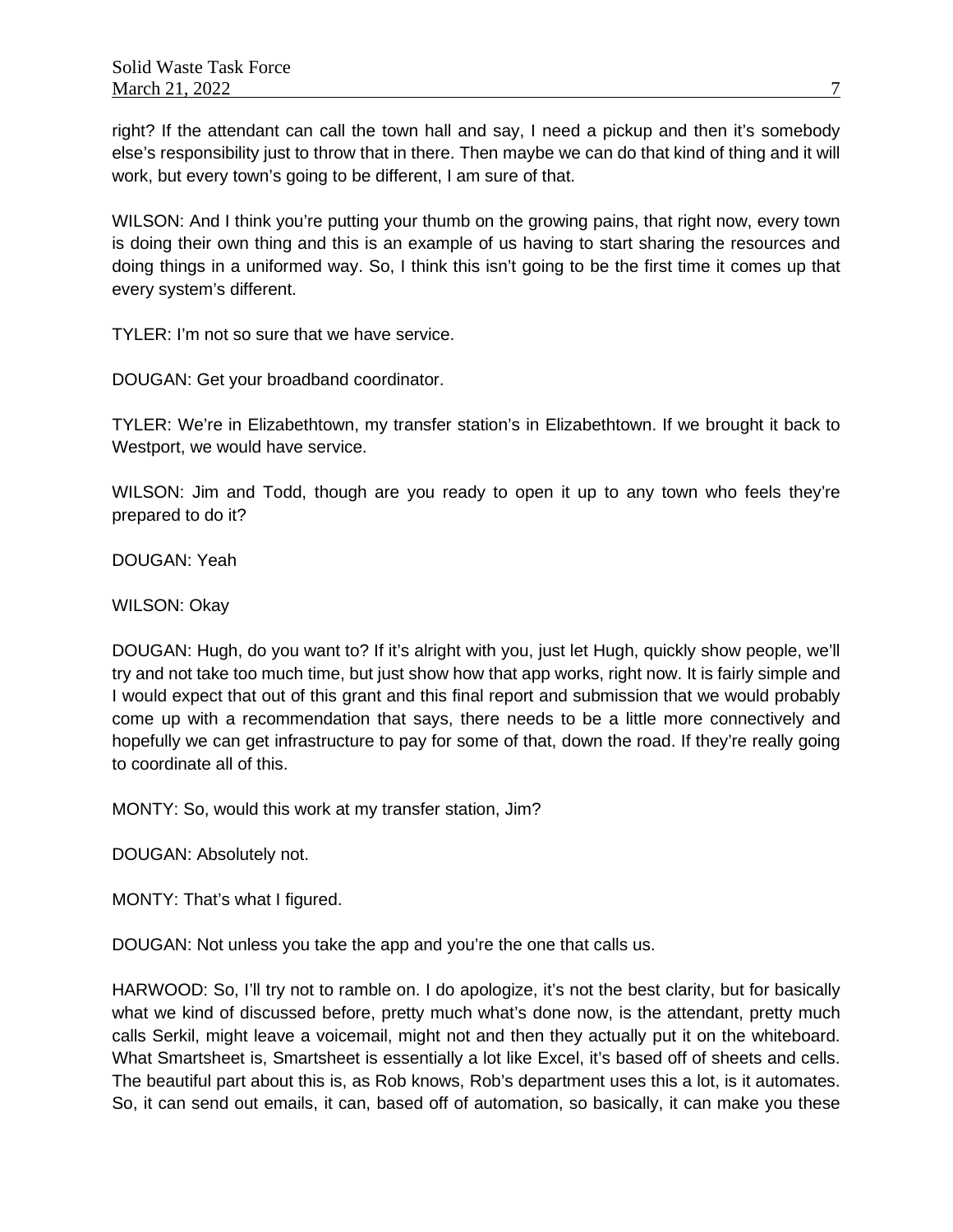forms, it can print out your report, all based on this one sheet. The beautiful thing is DPW sets it up, completely sets it up. So, Serkil is purely a user. So, we can add and subtract things, as we go. Also, each town as a very different setup, so we can curate Smartsheet to better fit each town. So, it's not just a one size sheet fits all. So, I'll start here with the form. So, instead of the phone call, in a perfect world, the attendant will pull this up on their smartphone, click the app and it will automatic go to this form, in a perfect world. That mean that you have cell service, and various other things, depending on the person that is actually inputting the information. So, based off of this form and as you can see, it's pretty simple, I have a little description on the top; which is a little hard to read, but it just basically states what's happening with the form, as you go through, location, that's just your town, I'll put in Keene for now, requested pull. This is all a dropdown menu, so they cannot type anything into this, so it has to be these particular fields. So, we'll just do cardboard here, any comments? I'll just state comments there, but this is your comments, is your container full of snow? If you're requesting, I know a lot of times, Joe Pete, before the requested a date. You know, they said, it's doesn't need to be done tomorrow, but if we need to done by the end of the week. So, these are little comments we can do and also, it has a file, so if they're using a smartphone, they can just take a picture and they can attach it with this, as an attachment. Of course it depends, again, with your attendant and various other things, but all they do is those two right there, submit and essentially if you have Wi-Fi connection, there might be a bad Wi-Fi connection here, but that's all the attendant needs to do, right there. Now, automatically this is going to go to a sheet, which is this your master sheet. This is, doesn't have a lot in it, but this is what Serkil views, but as you can see, this row right here, I just submitted from that form. So, the beautiful thing about Smartsheet, Serkill would have just gotten an email notification saying, you have a submission, please schedule date. As you're going through, obviously the notifications, this right here, the town requests, this is an email with the contact information, in the case of Keene, as you see down here, there's a facilities manager in Keene who is Roger, the actual attendant, and also Joe Pete right underneath, so we can send multiple emails, as well. So, it can notify supervisors, it can notify the town clerk, attendant, etc. As you go along, go to the right, just simple stuff, requested pull, cardboard, location is town, any comments, now the beautiful thing here, is the date submitted, this is a time stamped date. No one can alter this, so now, right now we have a date and a time right when that attendant submitted this form. So, this is a lot of those little safeguards that basically, that puts everything in black and white. As we go over here, this gray is simply what Serkil will input. Schedule request, so when they put in a schedule request, they put in whatever date, when they put this date in here that status automatically changes to scheduled. Whenever this status changes, it automatically sends emails out to who we're emailing notifications. So, even when, so you know when it's submitted, when Serkil responded and they scheduled and when it was completed. So, you know, you have a time stamp all the way through and the beautiful about this is since we're the ones developing it and Serkil's the one that's using it, we have a complete activity log. I can go back to the beginning of the days with this sheet and I can see exactly who changed what. So, it's just a little bit of that safeguard of it and the ability to allow the different company, an outside company to use. Again, you keep going down, assigned to. This is a beautiful part that DPW really likes, is that it's our equipment that they're using, so it's nice to know how frequently a piece of equipment is used. Weight scale isn't being used right now, but just as another option of what can be, the data that I can collect in Smartsheet. Any Serkill comments, any problems and then obviously the date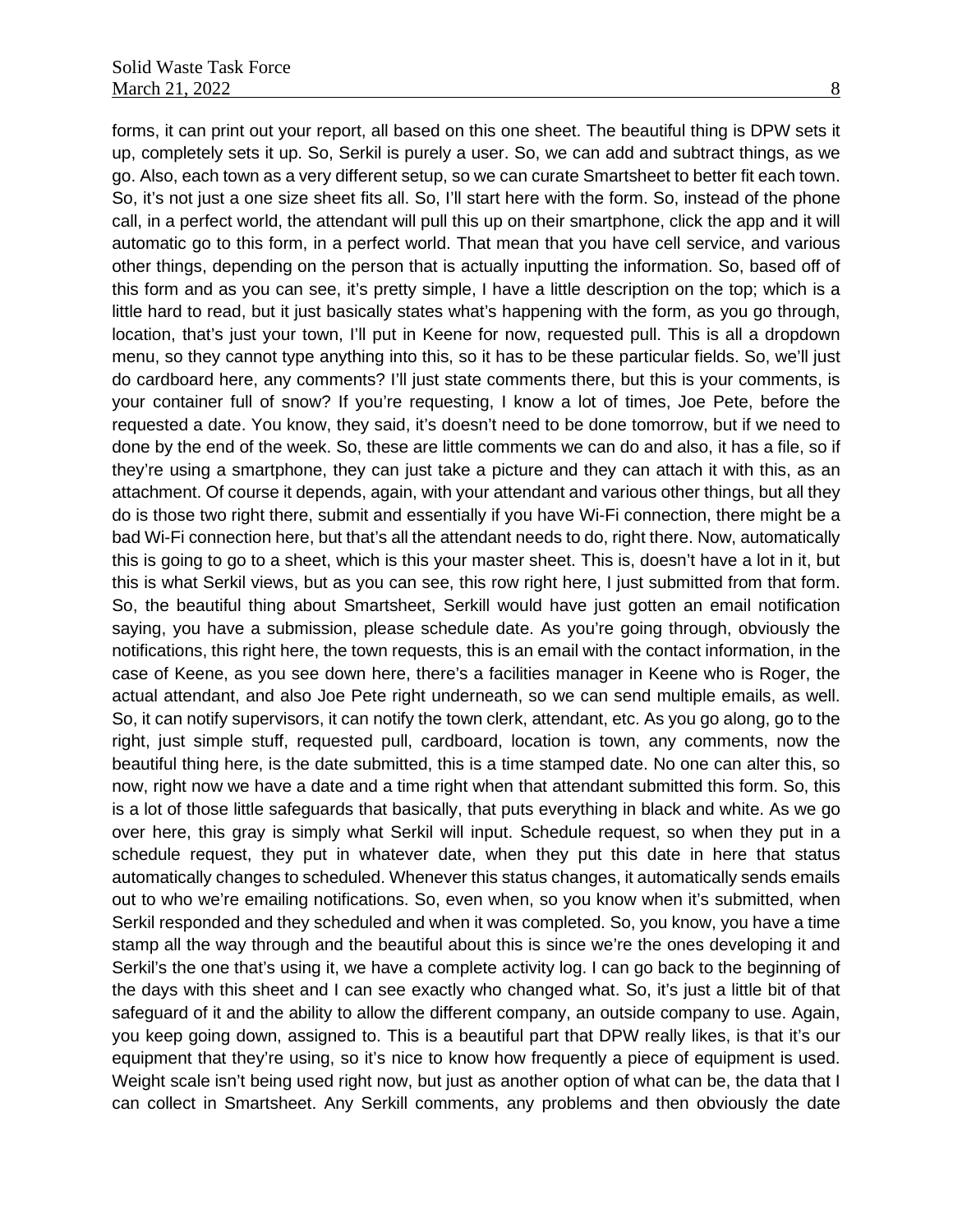completed. When this task goes to complete, it simply timestamps it complete and then moves it out of this sheet and into a completely different sheet.

That's pretty much a lot of it, again, we can have this sheet notify anyone, at any time, for any reasons throughout the whole process and then the beautiful thing, essentially after this, again, here are all the completed pulls. So, this is everything that has gone through the Town of Keene, so far. So, it's just the same page, no real reason to go over that.

What Keene sees is a report, this is another beautiful part about Smartsheet, it takes everything out of this information and puts it into a report. This is not information to change or anything like that, it's just purely for the Town of Keene to see. So, obviously you can see when a pull was requested and when a pull was completed, so you can see those response times and any other instances that have happened to it, any problematic things, any comments that were made, etc., etc., very clean and then we haven't done this. I will be quick with this one. We haven't done this with Solid Waste, but this is what's called a dashboard. If we really want to make something clean, we can do this with Solid Waste, this right here is our department works, it's really, it takes all the information from multiple sheets and puts it on to one that's clean on the dashboard. So, information in essence of data mining, it just makes it extremely clean in communication. I don't want to go too far in-depth, because when we do get a kickoff for your town, I will definitely talk until my blue in the face with all the attendants, but if there's any questions with the Smartsheet.

TYLER: I think it's very good, you know when I took this job as Supervisors, I've done a lot of weird, different kind jobs that I never thought I was going to do, but now I'm going to be the transfer attendant. I'm glad I can put that into my resume now.

DOTY: Has this system given your town any satisfaction in the problems that you are seeing?

WILSON: Oh, it's huge. It's made it easier for me to work for my staff, it's easier to see when, you know was it a problem, because our attendant ignored something or was it because Serkill ignored it? It's really making it clear cut and once we started doing this, I couldn't advocate more strongly and Roger, who you mentioned, he's volunteered to come to anybody, you know if you've got an attendant was hesitate or uncertain about how to use this, he's volunteered to come and you know reinforce the training the training he does and share his experience. Yeah, I would keep using this, even if we don't change anything else. It's definitely been helpful.

DOTY: Can I ask a question about the history on how this came about? I have to assume that there's been more than a year's worth of problems that lead to some research to bring this program into use and now we've created an accountability file, if you will, in trying to decide on how to move forward.

DOUGAN: If I could jump in there, as you heard me, I would say I am basically the complaint department, because the towns or your attendant works directly with Serkil and I don't hear about it, until it's gone wrong. So, quite often what I would hear and usually it was from a Town Supervisor would call and say, my attendant called Serkil 4 days ago and they haven't done anything, come pick it up. I would call Serkil and Serkil would say, I don't have any record of that and there's two sides of every story of where's the truth; okay? You guys are the town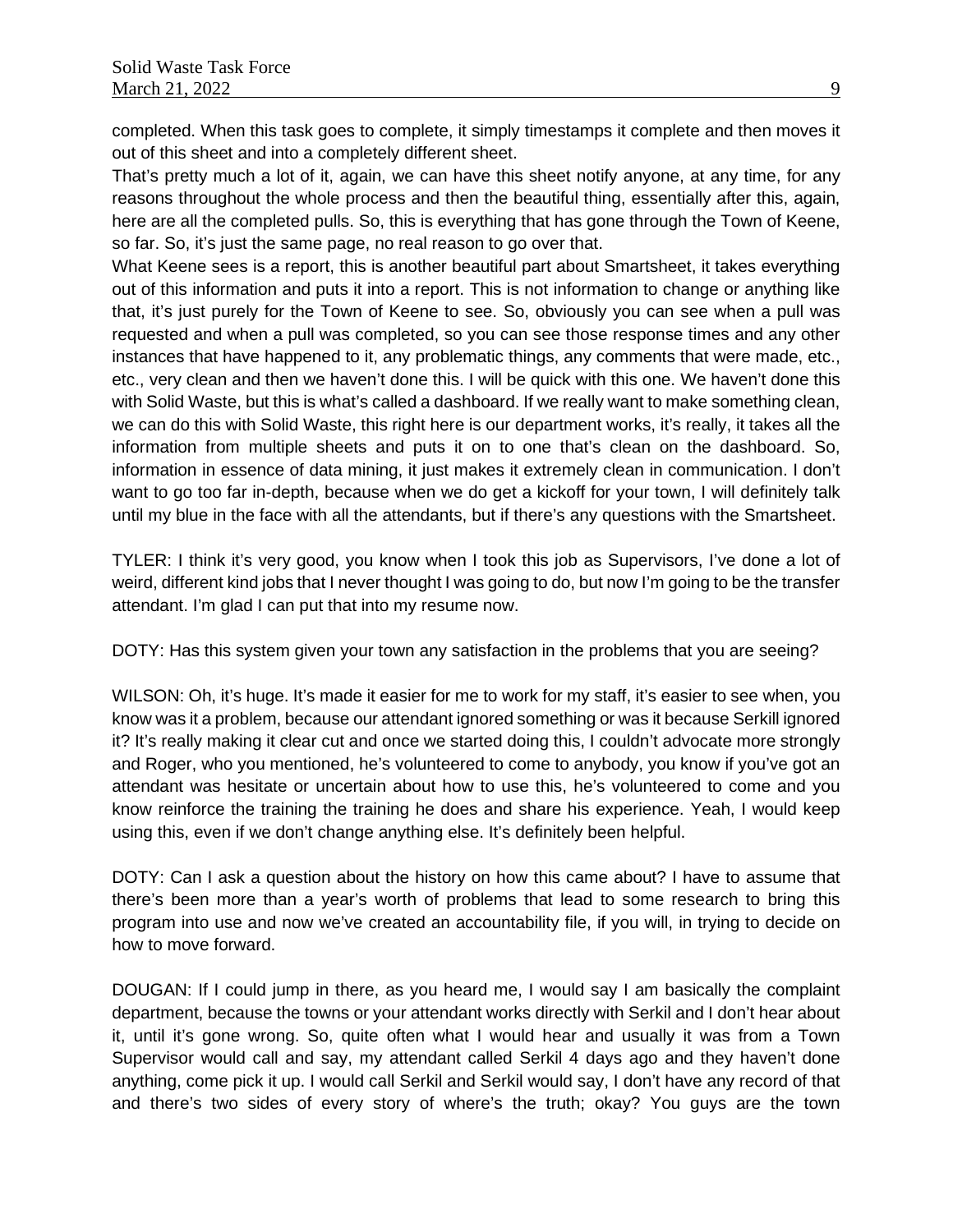Supervisors, so I answer to you, but the answer you're getting from your attendant could have been, they might have actually forgotten to call, but they're still telling you, because it's been noticed by somebody else, we don't know. So, Smartsheet, we're using for what you saw for Buildings and Grounds and the projects and those of you who have that have sat through the Facilities Committee with me have seen some sheets that we have created on Smartsheet and how we try to project manage all the projects we've had and then Joe Pete actually, the Town of Keene, they were actually doing their recycling with Casella and as they moved away from Casella, because of the dollars and cents and went back to the County's form of recycling, which wasn't zero sort, it had a lot of animosity from some of your residents, I guess and it just highlighted the issues and we were like, can we try this, Joe Pete? And he said yes and so we believe that it could be helpful in a lot of other situations. So, it's still ongoing, I'm still the complaint department if something doesn't go right between Serkil and the Town or if something gets broken down, Serkil doesn't call you when the baler's broken down and they might not even call me, so this will help me and quite often, if I call ahead of time we can find ways to solve some of those things a lot better than you finding out after you're completely full.

WILSON: And one of the things that started the conversation between me and Jim and Todd and Hugh was we were investing in try to make a cleaner cardboard recycling stream, because it still has value and the town is investing in separate container, but we found right away that we had this great container, but if it wasn't getting picked up in a timely way, the cardboard would get wet and spoiled and wreck the whole thing. So, that's, when they came and said, let's, we've got this Smartsheet, let's try it and so now, you know, we're producing more revenue from a cleaner cardboard stream, with less headaches. So, you know, in trying to work out a way to have been recycling operations, this was one of the solutions that Jim and Todd and Hugh came up with and it has worked. You know, we're making a little extra money on the cardboard, because we're not ending up with frequently with contaminated, wet trailers, because they didn't get picked up right away.

#### DOTY: Thank you

WILSON: So, reaching out to towns, should we put together an email to all Supervisors or what's the best way to get more towns onboard with this?

DOUGAN: Let's put out an email.

WOOD: Find us new attendants.

DOUGAN: Yeah, let's put out an email, realistically, the three towns that have volunteered to be part of the pilot, definitely need to be part of this, right off the bat. So, that's you, Joe Pete, who's already using it, the Town of Moriah has volunteered and so as St. Armand. So, we have, but I think it would help, but of course, I am saying as the complaint department. I'm thinking it would help anybody that could make it work with their current attendant and Hugh loves the system. Don't get me wrong, he presents, because he loves it and he's doing a great job at tracking projects and things for us. So, he's glad to meet with whomever and see what you have for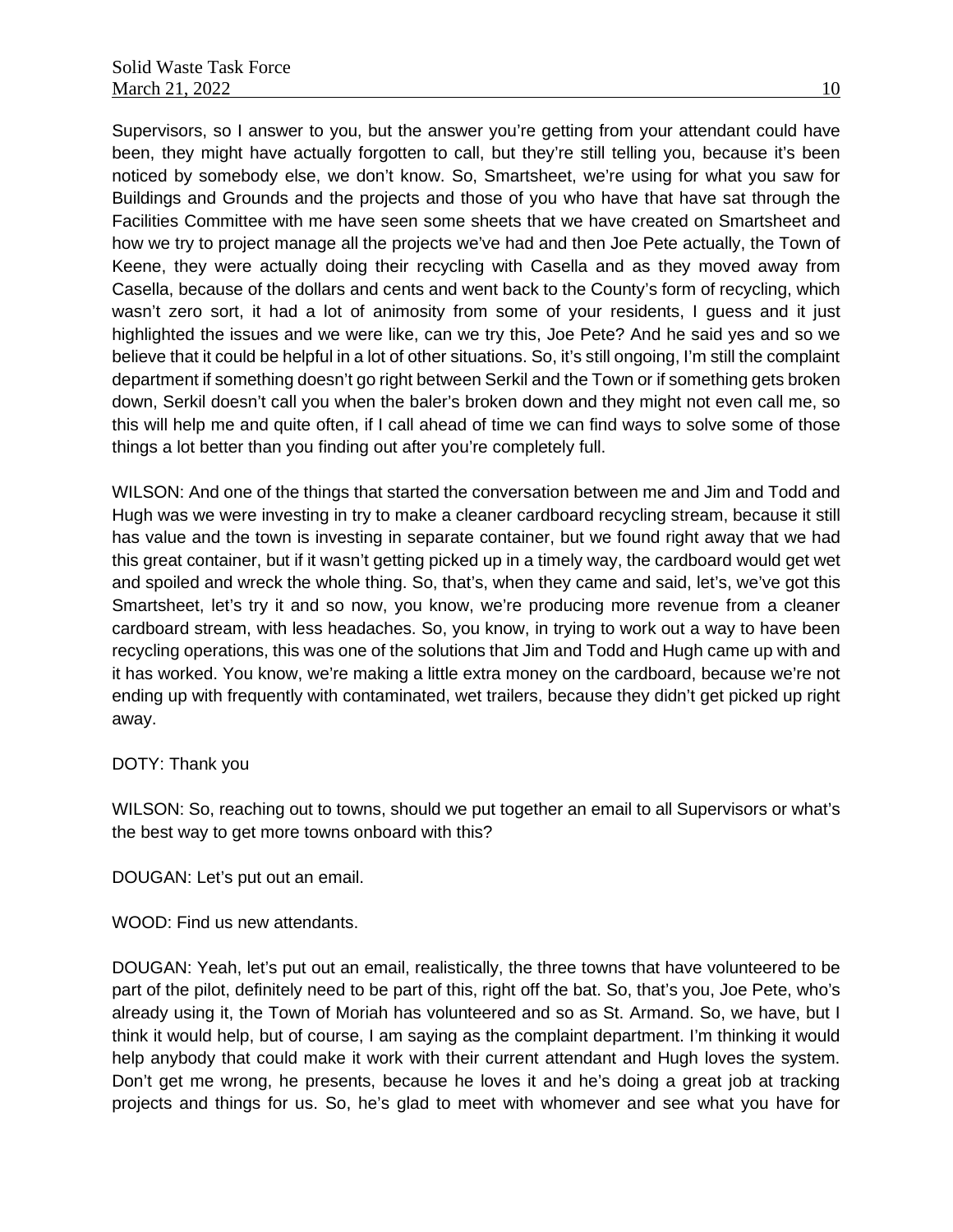technology with your attendant or what will work. I'll send an email out to all Supervisors.

WILSON: Alright, anything else from the agenda?

DOUGAN: Did Shaun want to talk?

WILSON: Yes, but you guys are all set? Any other last questions about Smartsheet RFP? Alright, thanks, Shaun, please go ahead.

GILLILLAND: So, I want to go ahead to this Committee first. So, Dan Manning penned a letter to Serkil basically told them to execute what the landowners, you know, for the glass dump and asked them to go and get with the landowners and answer what their remediation steps were going to be and so far Serkil has stonewalled and continues to stonewall. Before this Committee I talked to Dan, who's going to make a phone call to them. At this point, I was called last week by the landowners and the two responsible parties and they're pretty upset, because they're on the hook with DEC of possible fine for May  $31<sup>st</sup>$  deadline to get this place cleaned up. At this point, you know, I think that Serkil is trying to stonewall this problem and to, you know basically not have, putting leverage in on their, renewal of their contract. So, pretty tired of it, you know they're playing chicken with us at this point and it's time to move to the next level of, I'll like to and I'll talk to the DPW Board when I get more members of the Board here on Wednesday, but I think that at this point that we should, as a Board, you know give them written notification that they either execute the cleanup of this or the Board will consider punitive action on this contract and you know, probation from going forward with a renewal. You know this is going to affect us for the long term in a lot of ways for one things, for years they held it from this Board and from DPW that they couldn't get rid of their glass and dumped tons and tons and tons of it, so we're doing this study right now and as so as the word gets out, you know, after we force them to clean it up, all that glass is going to end up in solid waste and the weights are going to go way high on us, because they don't have a way to get rid of their glass and they're just trying to save money by not going, either cleaning it up or transitioning to a safe mode according it to DEC and disposing of it, basically on-site in closing up the stump dumps. So, I've had it with them. I think it's, you know, we cannot afford at this time to have them continue, you know, unless they immediately fix this problem. If they don't, I would never vote for them on any contract again. In my opinion.

#### WILSON: Any questions for Shaun?

DOUGAN: Can I ask a question? Because we're talking pending litigation; right? In what we just discuss here, we do have Tim here with the media.

GILLILLAND: I'm speaking as the Supervisor of the Town of Willsboro. It effects my town and as the Supervisor, my other job I am extraordinary upset that my town is used as a dump.

DOUGAN: Understand that, I didn't know if any of this should be, not be in the media now or not. That is the only question I am asking, Shaun.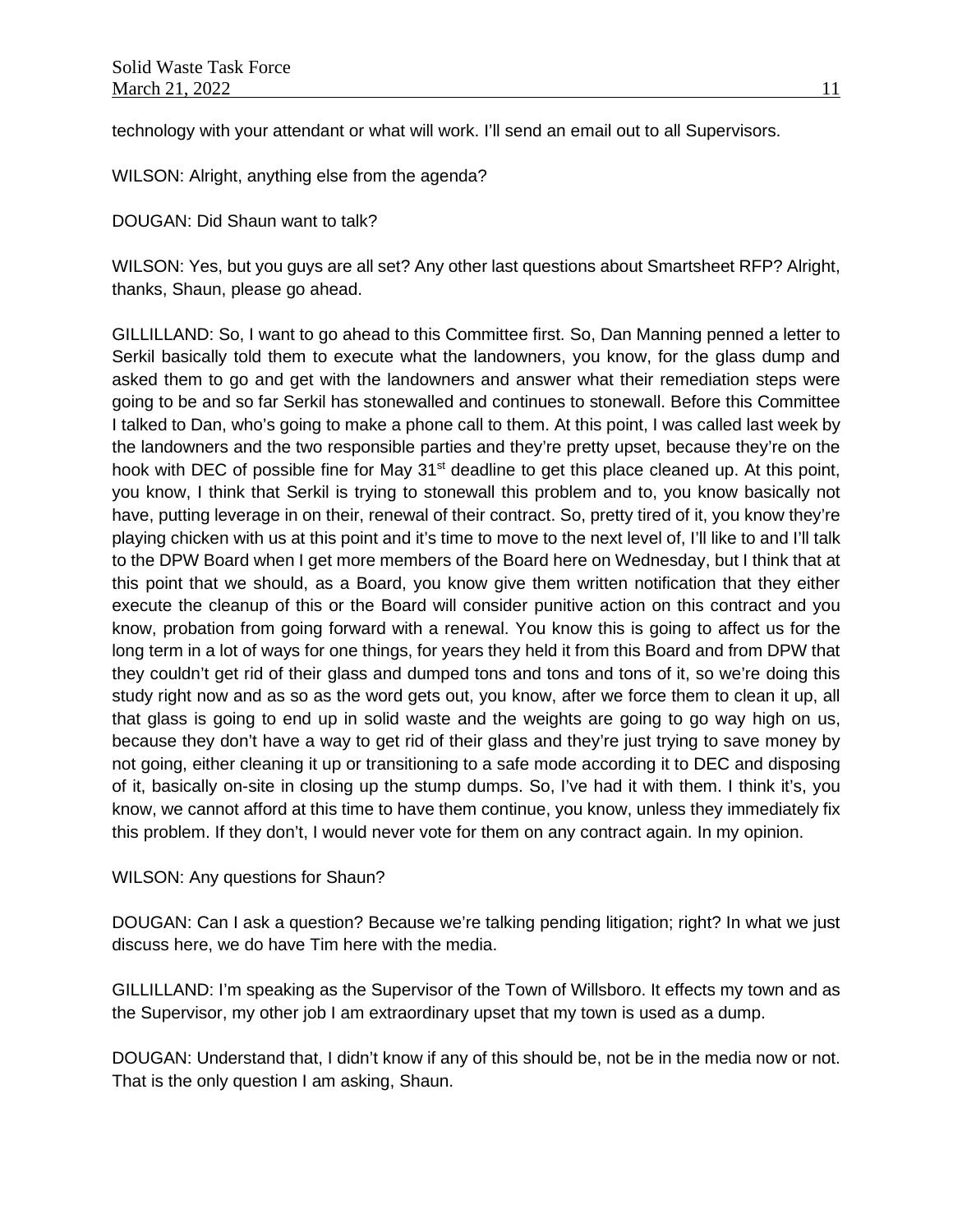GILLILLAND: I don't mind.

DOUGAN: Okay

WILSON: So, I think that also sets our agenda for our next committee meeting. We're going to have to look at the status where things are at with Serkil, the status of our contract and explore the options of Serkil or other alternatives, so that's really going to be our next meeting.

MASCARENAS: With that being said, when is our next meeting scheduled?

DOUGAN: It's not scheduled yet.

WILSON: In a month, basically.

MASCARENAS: Alright, can you pull together what it would cost you, because again, without Serkil we would be, we would have Casella and then we would have us running it, I think is really our options; right? There's not a lot of options in terms of what we've seen in the past. So, I think we need to have an idea and be able to look at those two options and what they would be.

DOUGAN: The last time this was bid, the only two bidders that we received bids from were Casella and Serkill. Casella was significantly higher. So, if you put it back out to bid, perhaps you would get Casella again, perhaps you would get Waste Management; which is more towards Queensbury. I have worked some numbers on putting this together and I'll have an update, I'll have a proposed update on what it would cost for the County.

MASCARENAS: Well, and too, Jim, wasn't it a big issue, we use Franklin County landfill where Casella was going to use their own.

DOUGAN: I believe that was the case.

MASCARENAS: Yeah, so I think there was, it wasn't necessarily apples to apples in terms of those bids either, because of the fact that you had to bid out the landfill separately, so it's a hard comparison to make, in my opinion. If I am remembering it correctly.

DOUGAN: I believe you're correct, I believe you're correct that they were going to haul to their own landfill, rather than Franklin County.

GILLILLAND: I think that we also and I hate to put a lot of work on you, but you know basically something a little bit better than the back of an envelope, but not a full engineering study of the fact that we're working for the County. So, we have a number to work with for County taking over the whole process.

DOUGAN: Just want Serkil does or what the towns, the towns role, as well?